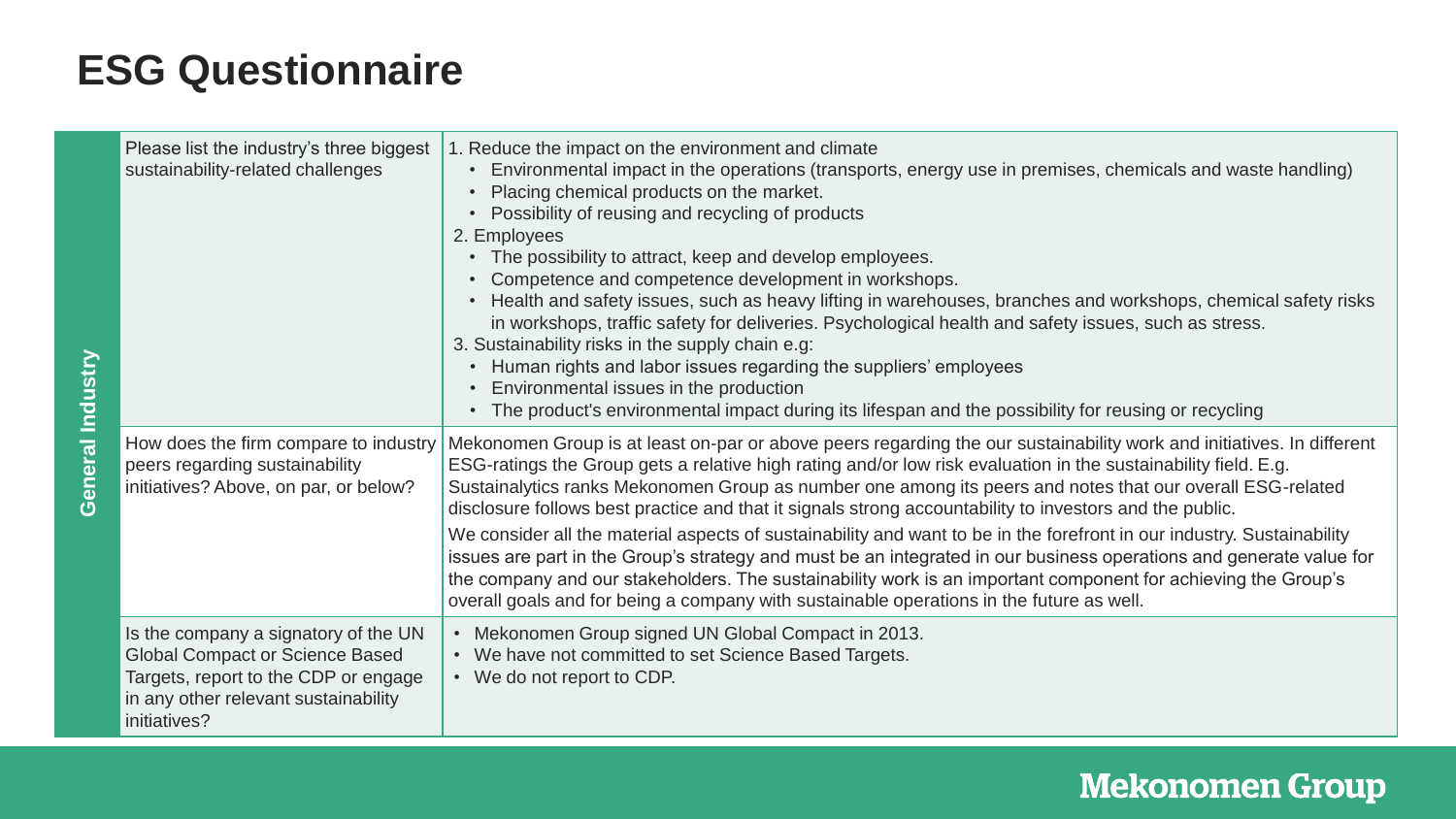| Please list, if any, the firm's climate-<br>related opportunities.      | One of the largest environmental challenges globally, is to reduce the negative impact on the climate and the<br>environment from transportation. The Group, as an enabler for mobility, has a natural part in the transformation from<br>fossil-powered cars to a more fossil-independent car fleet by also offering service, repairs and products for electric<br>cars. We seek to be the car owner's first choice regardless of model and fuel.                                                                                                                                                                                          |
|-------------------------------------------------------------------------|---------------------------------------------------------------------------------------------------------------------------------------------------------------------------------------------------------------------------------------------------------------------------------------------------------------------------------------------------------------------------------------------------------------------------------------------------------------------------------------------------------------------------------------------------------------------------------------------------------------------------------------------|
|                                                                         | • We train automotive technicians in electric and hybrid electric vehicles through our training centers and we are<br>increasing our product range with spare parts for electric cars. In 2021 the Group launched a new standard for<br>electric car service, E+, which guarantees that the workshops have the right skills and equipment to take care of<br>electric cars.                                                                                                                                                                                                                                                                 |
|                                                                         | With proper service, maintenance and repairs the cars, regardless of fuels, will be as fuel efficient as possible<br>during its lifespan and hence impact the climate as little as possible.                                                                                                                                                                                                                                                                                                                                                                                                                                                |
|                                                                         | We have the opportunity to effect the supply chain. For instance, we make environmental demands through the<br>Group's Supplier Code of Conduct e.g. the supplier must work to continuously improve their environmental<br>performance and minimize the use of resources and emissions.                                                                                                                                                                                                                                                                                                                                                     |
| Please list the firm's three primary<br>risks related to climate change | 1. Our negative impact climate is mainly due to energy use in premises and fuel for transports, which we need to<br>control and minimize.<br>2. Environmental and climate policy decisions and legislation can affect our businesses, e.g. increased taxes or other policy instruments may lead to investment needs and/or higher costs (e.g. higher energy prizes).<br>3. Car owners are becoming more aware and has more knowledge of the cars' environmental and climate impact, which affects their choice of vehicle and way that they transport themselves. This means for example that we need<br>spare parts for electric vehicles. |
| Does the firm anticipate any climate-<br>related investments?           | We do not see any significant climate-related investments in the near future. Our academies are able to train<br>automotive technicians in electric- and hybrid cars. We include spare parts for electric vehicles in our product range.<br>We work to improve the energy efficiency and switch to renewable electricity in the premises. We also switch to<br>vehicles with less fuel consumption and environmental impact.                                                                                                                                                                                                                |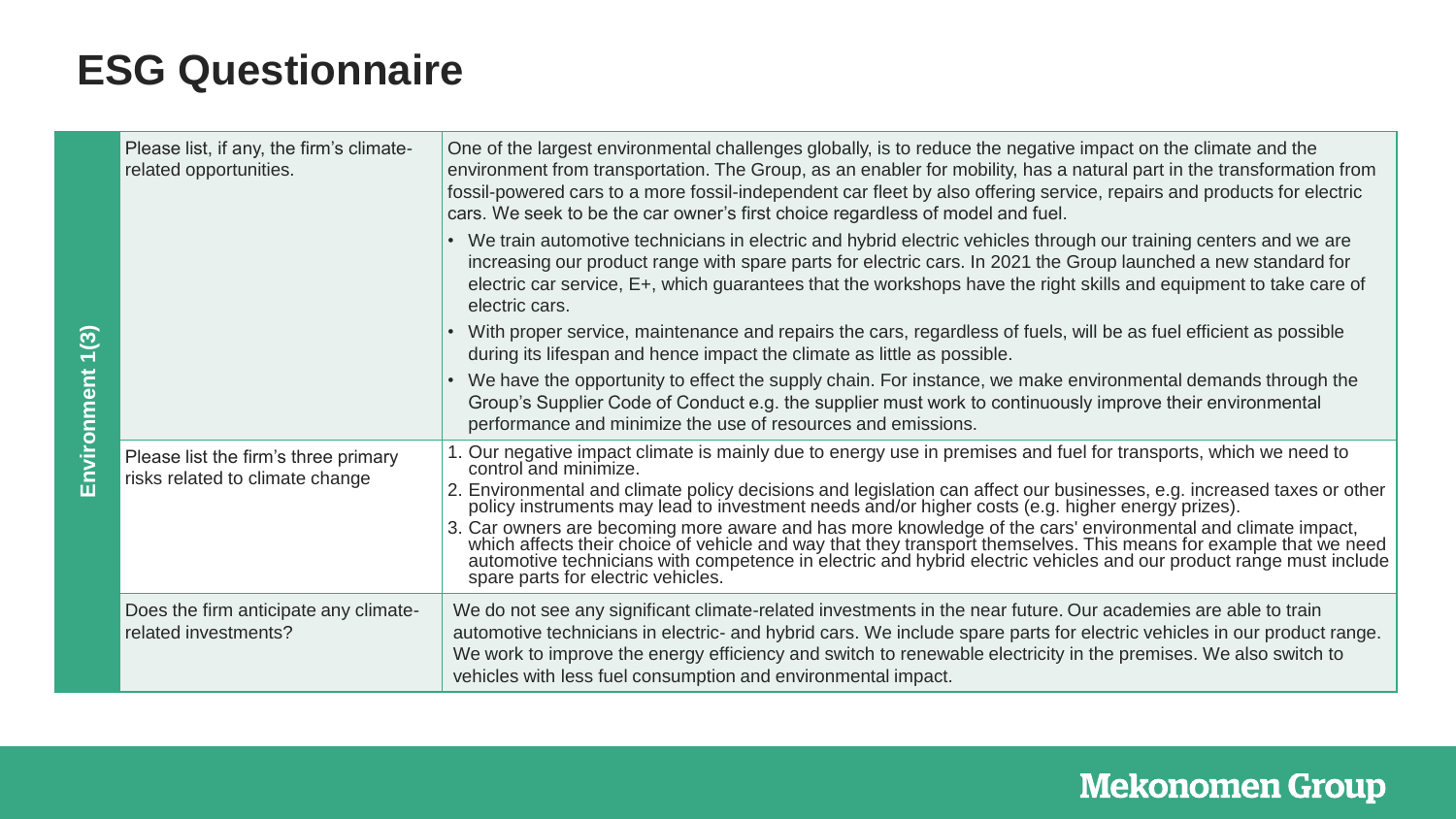|  | Does the firm rely on any scarce<br>resources for its operations? If so,<br>what efforts are made to mitigate the<br>risk of those resources becoming even<br>more scarce in the future, e.g.<br>recycling, reusing, substitutes or<br>improved resource efficiency?                                                                  | We do not rely on any scarce resources, but we work to improve the energy efficiency and switch to renewable<br>electricity in the premises. We also switch to vehicles with less fuel consumption and environmental impact.<br>Waste is sorted and handled according to legislation in order to increase the possibility of recycling, hence reducing<br>the environmental impact. E.g. electronics, metal parts and batteries includes metals that can be recycled. |
|--|---------------------------------------------------------------------------------------------------------------------------------------------------------------------------------------------------------------------------------------------------------------------------------------------------------------------------------------|-----------------------------------------------------------------------------------------------------------------------------------------------------------------------------------------------------------------------------------------------------------------------------------------------------------------------------------------------------------------------------------------------------------------------------------------------------------------------|
|  | Transition-related risks (for example<br>changed customer preferences or<br>legislation): Do you anticipate any<br>risks or opportunities due to the<br>transition to a carbon-neutral society?<br>Is there any risk of the firm's offer<br>being negatively affected? If yes, is<br>the firm well positioned to handle that<br>risk? | One of the largest environmental challenges globally, is to reduce the negative impact on the climate and the<br>environment from transportation. Car owners are becoming more aware and has more knowledge of the cars'<br>environmental and climate impact, which affects their choice of vehicle and way they transport themselves.<br>Legislation and other policy instruments imply a shift in the vehicle fleet.                                                |
|  |                                                                                                                                                                                                                                                                                                                                       | For us, it is important to have a strong understanding of how the market and our customers' needs change and how<br>we are affected by it. This means for example that we need automotive technicians with competence in electric and<br>hybrid vehicles and our product range must include spare parts for electric vehicles. Already today 57% of or affiliated<br>workshops have competence regarding electric and hybrid vehicles.                                |
|  |                                                                                                                                                                                                                                                                                                                                       | Carpools and other kinds of car ownership are creating new customer needs and new business opportunities. For<br>example, Mekonomen Group is a part owner in a carpooling service together with the startup company Ezeride. The<br>service is targeting companies that want to reduce climate impact and offer their employees a sustainable alternative<br>for job commuting.                                                                                       |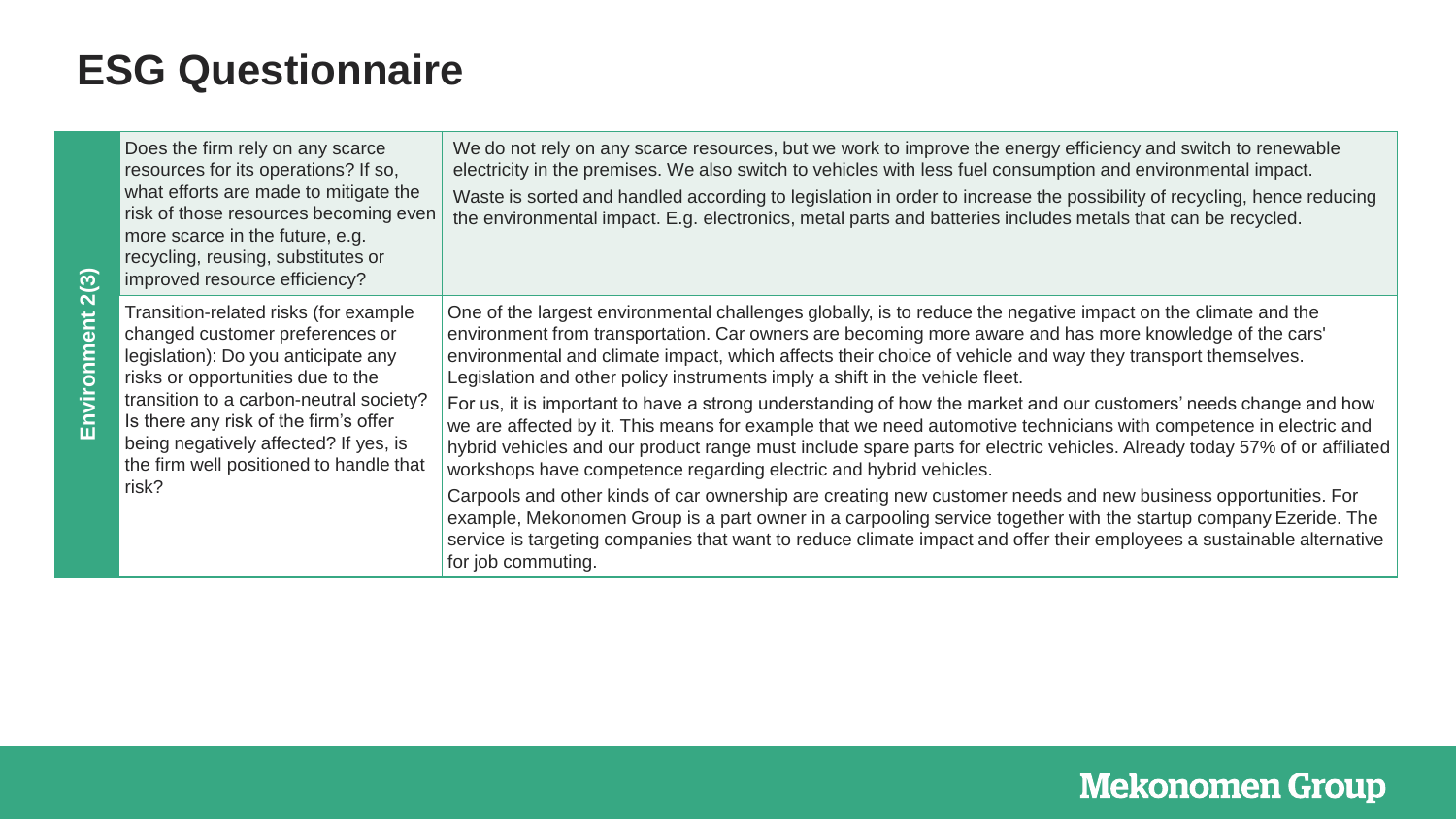| 3(3)<br>ment<br>έ | Please list the firm's (1-2) primary<br>means of making a positive<br>environmental impact or minimizing<br>negative environmental impact. (If<br>applicable, please list the<br>corresponding most relevant UN<br>Sustainable Development Goals) How<br>are they tracked and communicated? | Our material sustainability aspects are identified through an analysis of the UN Sustainable development goals, other<br>relevant frameworks (such as UN Global Compact and GRI), laws, regulations and our stakeholder's demands and<br>expectations. More details of our sustainability work can be found in our Annual report.<br>Regarding the environment SDG 7 and 12 have most impact:<br>SDG 7 Affordable and clean energy for all<br>• We make it possible for car owners to service and repair their vehicles regardless of whether they run on fossil<br>fuels, biofuels or electricity.<br>Proper maintenance and service makes the vehicles as fuel efficient as possible.<br>By developing our products and services for the growing share of vehicles run on alternative fuels, such as biofuels<br>and electricity, we contribute to a transformation in society.<br>Internally, we work to reduce our energy use in premises and lower fuel consumption. |
|-------------------|---------------------------------------------------------------------------------------------------------------------------------------------------------------------------------------------------------------------------------------------------------------------------------------------|---------------------------------------------------------------------------------------------------------------------------------------------------------------------------------------------------------------------------------------------------------------------------------------------------------------------------------------------------------------------------------------------------------------------------------------------------------------------------------------------------------------------------------------------------------------------------------------------------------------------------------------------------------------------------------------------------------------------------------------------------------------------------------------------------------------------------------------------------------------------------------------------------------------------------------------------------------------------------|
|                   |                                                                                                                                                                                                                                                                                             | SDG 12 Responsible consumption and production                                                                                                                                                                                                                                                                                                                                                                                                                                                                                                                                                                                                                                                                                                                                                                                                                                                                                                                             |
|                   |                                                                                                                                                                                                                                                                                             | • A properly maintained vehicle contributes to traffic safety and that the vehicle has as small impact on the<br>environment as possible during its lifespan.<br>Our operations entail the handling of chemicals and we place chemical products on the market.<br>The waste that arises is sorted and recycled.                                                                                                                                                                                                                                                                                                                                                                                                                                                                                                                                                                                                                                                           |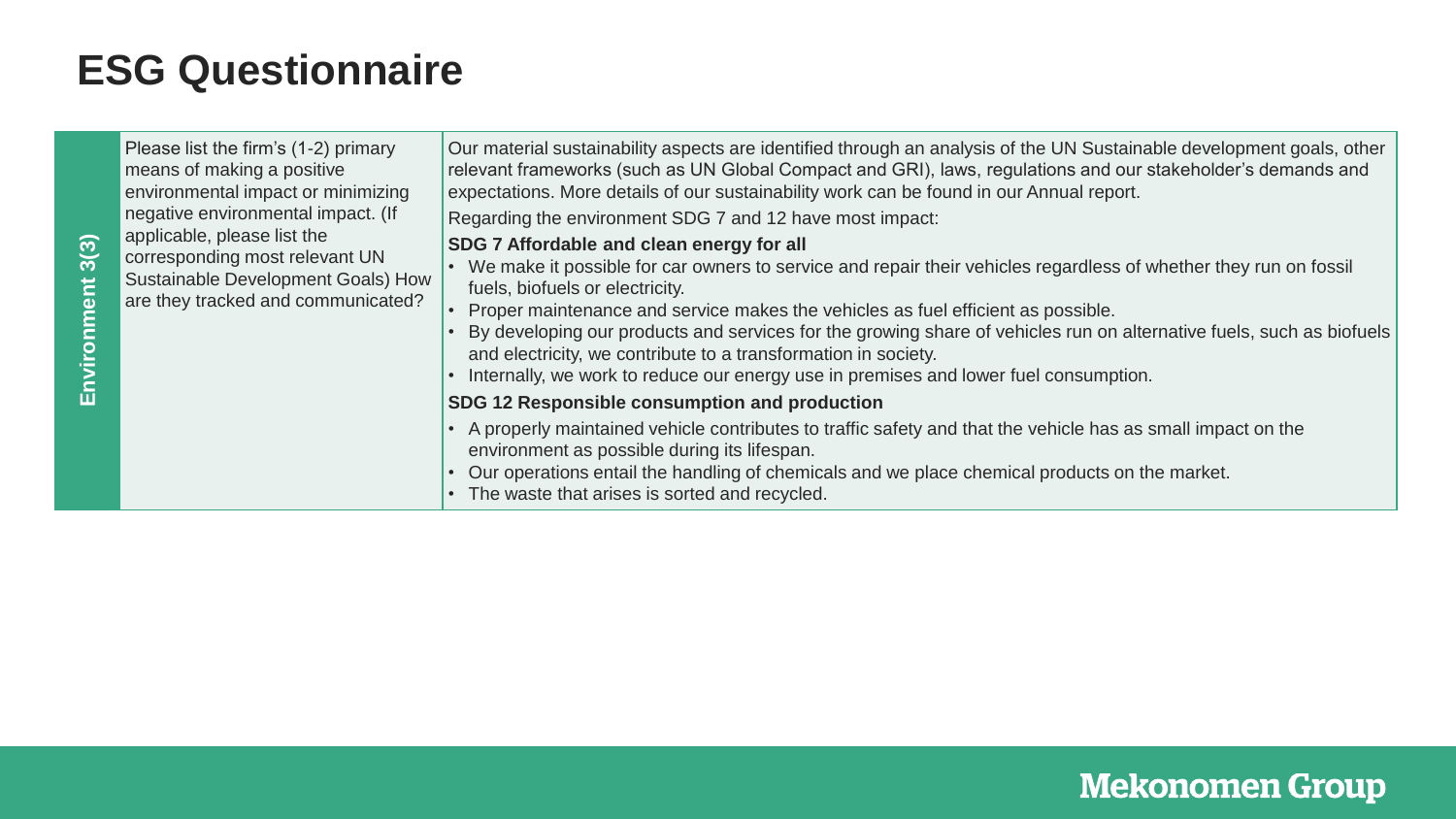**Social**

| Does the firm have a history of<br>accidents? If so, how have these<br>been managed? Are there any<br>preventive measures, such as<br>policies?          | Mekonomen Group has a low accident rate. All business areas work systematically with health and safety issues,<br>which among other things means that risks are evaluated, procedures are in place to manage the risks and that<br>incidents and accidents are reported. The Groups policy on health and safety is included in the Code of Conduct.<br>The Code of Conduct applies to everyone that works under any of the Group's brands. For example, in Sweden, we<br>help our workshops to get approved according to the industry standards "Godkänd Bilverkstad". The standard<br>contains i.a. requirements on health and safety and environment. |
|----------------------------------------------------------------------------------------------------------------------------------------------------------|---------------------------------------------------------------------------------------------------------------------------------------------------------------------------------------------------------------------------------------------------------------------------------------------------------------------------------------------------------------------------------------------------------------------------------------------------------------------------------------------------------------------------------------------------------------------------------------------------------------------------------------------------------|
| Does the company conduct any other<br>community engagement activities<br>aside from those directly connected to<br>the business?                         | Community engagement activities are decided in the respective Business Area. The President and CEO is member of<br>the board in the foundation "En Frisk Generation". The Director of Business Development and Strategy is member of<br>the board in "Telge Tillväxt".                                                                                                                                                                                                                                                                                                                                                                                  |
| Circular economy: How are purchases<br>and waste managed? Please list the<br>firm's demands on its suppliers, if<br>applicable                           | Our requirements on our suppliers are stated in our Supplier Code of Conduct that shall be accepted by the supplier.<br>The supplier must conduct a systematic environmental work to minimize negative environmental impact from the<br>operation's activities. By having procedures to identify, measure and follow up on their environmental impact, the<br>supplier must work to continuously improve their environmental performance and minimize the use of resources and<br>emissions. The supplier must work actively to reduce their waste and emissions to land, air and water.                                                                |
| Are there any goals, policies, or codes<br>of conduct applicable to the firm's<br>suppliers? How often does the firm<br>conduct audits of its suppliers? | Our requirements on our suppliers are stated in our Supplier Code of Conduct that shall be accepted by the supplier.<br>The Supplier Code of Conduct is available at www.mekonomen.com. The Supplier Code of Conduct is based on i.a.<br>the UN Global Compact, UN Universal Declaration of Human Rights, ILO's eight core conventions and the UN<br>Convention against Corruption. It is the supplier's responsibility to ensure that any sub-suppliers meet the<br>requirements contained in the Supplier Code.                                                                                                                                       |
|                                                                                                                                                          | Our goal is to more than 95 percent of our purchases of direct materials should come from suppliers who have<br>accepted the requirements in the supplier code by 2025. At present, 91% of purchases are from suppliers who have<br>accepted the requirements.                                                                                                                                                                                                                                                                                                                                                                                          |
|                                                                                                                                                          | Factory visits are made to all new suppliers who deliver spare parts and accessories for our own product range. The<br>inspections of factories and tests of products is based on checklists that include review of product quality,<br>environment and social requirements.                                                                                                                                                                                                                                                                                                                                                                            |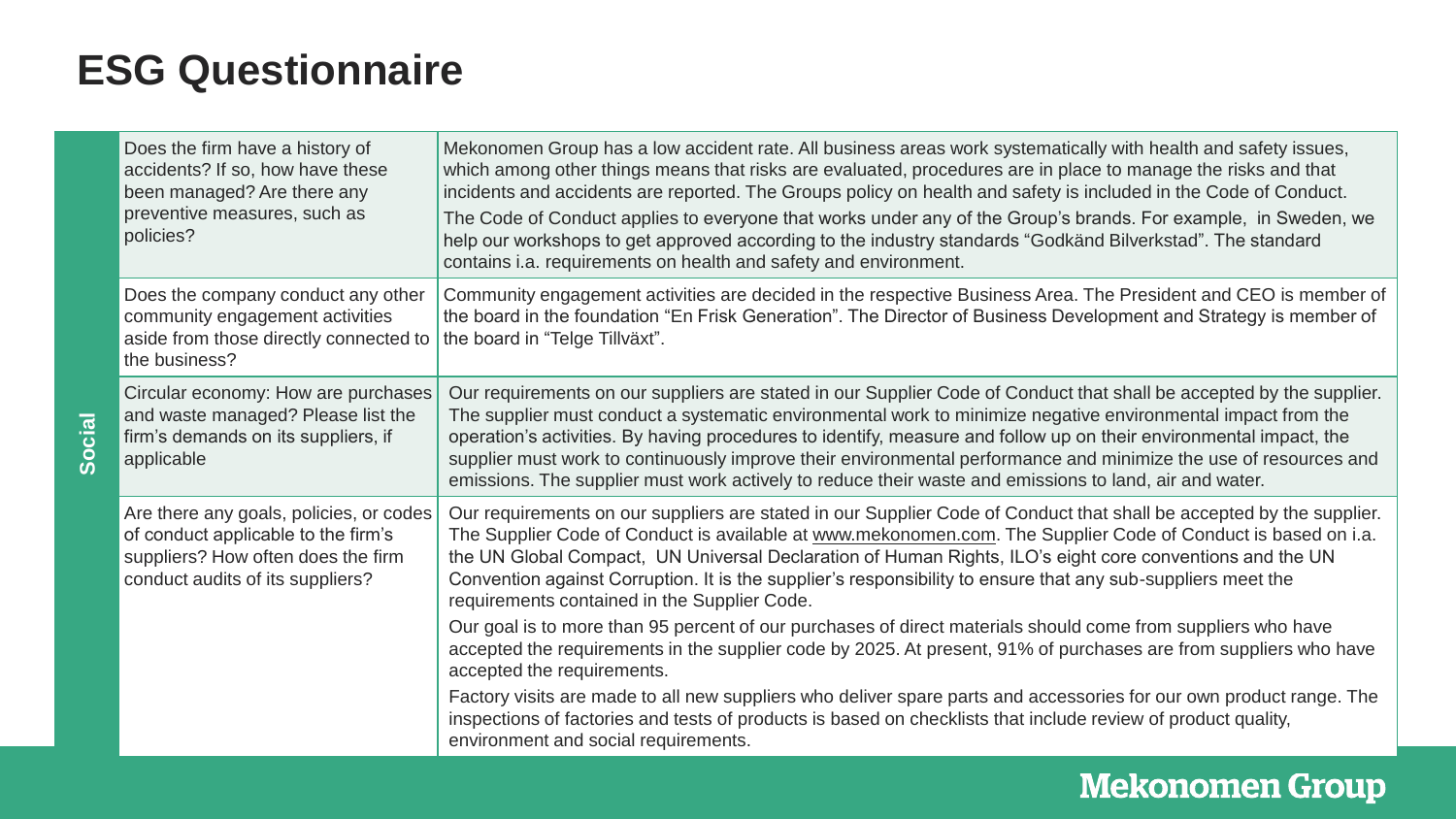**Governance**

| Do all staff members receive<br>continuing education on anti-<br>corruption? Is there an external<br>whistle-blower function? Are<br>there any ongoing or historical<br>incidents involving corruption,<br>cartels or any other unethical<br>business conduct? Have any<br>preventive measures been<br>taken? | The Group's anti-corruption policy is included in our Code of Conduct. The Group's Code of Conduct was approved by the<br>Board of Directors and a major update was done in 2019 and has been communicated to all business areas. The Code is<br>available in every Scandinavian language, Polish and English. In addition, there are special guidelines regarding<br>anticorruption with rules on gifts and representation.<br>Our whistle-blower function is external and available on www.mekonomen.com<br>Education regarding the Code of Conduct is planned in 2021 and will include the anti-corruption policy and whistle blower<br>function.<br>No ongoing or historical incidents involving corruption |
|---------------------------------------------------------------------------------------------------------------------------------------------------------------------------------------------------------------------------------------------------------------------------------------------------------------|-----------------------------------------------------------------------------------------------------------------------------------------------------------------------------------------------------------------------------------------------------------------------------------------------------------------------------------------------------------------------------------------------------------------------------------------------------------------------------------------------------------------------------------------------------------------------------------------------------------------------------------------------------------------------------------------------------------------|
| Please state the firm's business<br>tax residence (i.e. where the firm<br>pays tax) and explain why that<br>specific tax residence was<br>chosen                                                                                                                                                              | Mekonomen Group pays tax in the country where we have operations/legal Companies (Poland, Sweden, Norway,<br>Denmark and Finland). TP is applied.                                                                                                                                                                                                                                                                                                                                                                                                                                                                                                                                                               |
| Are there independent members<br>on the Board of Directors?                                                                                                                                                                                                                                                   | All ordinary members are independent in relation to the company and its management in accordance with the definition in<br>the Swedish Corporate Governance Code. Five of the Board members are independent also in relation to major<br>shareholders                                                                                                                                                                                                                                                                                                                                                                                                                                                           |
| Please state if and to what<br>extent, the company has<br>transactions with related parties.                                                                                                                                                                                                                  | There has been no transaction with related parties (Company Group Management). Mekonomen Norway rent a facility<br>owned by the CEO of Mekonomen Norway and a relative of his.                                                                                                                                                                                                                                                                                                                                                                                                                                                                                                                                  |